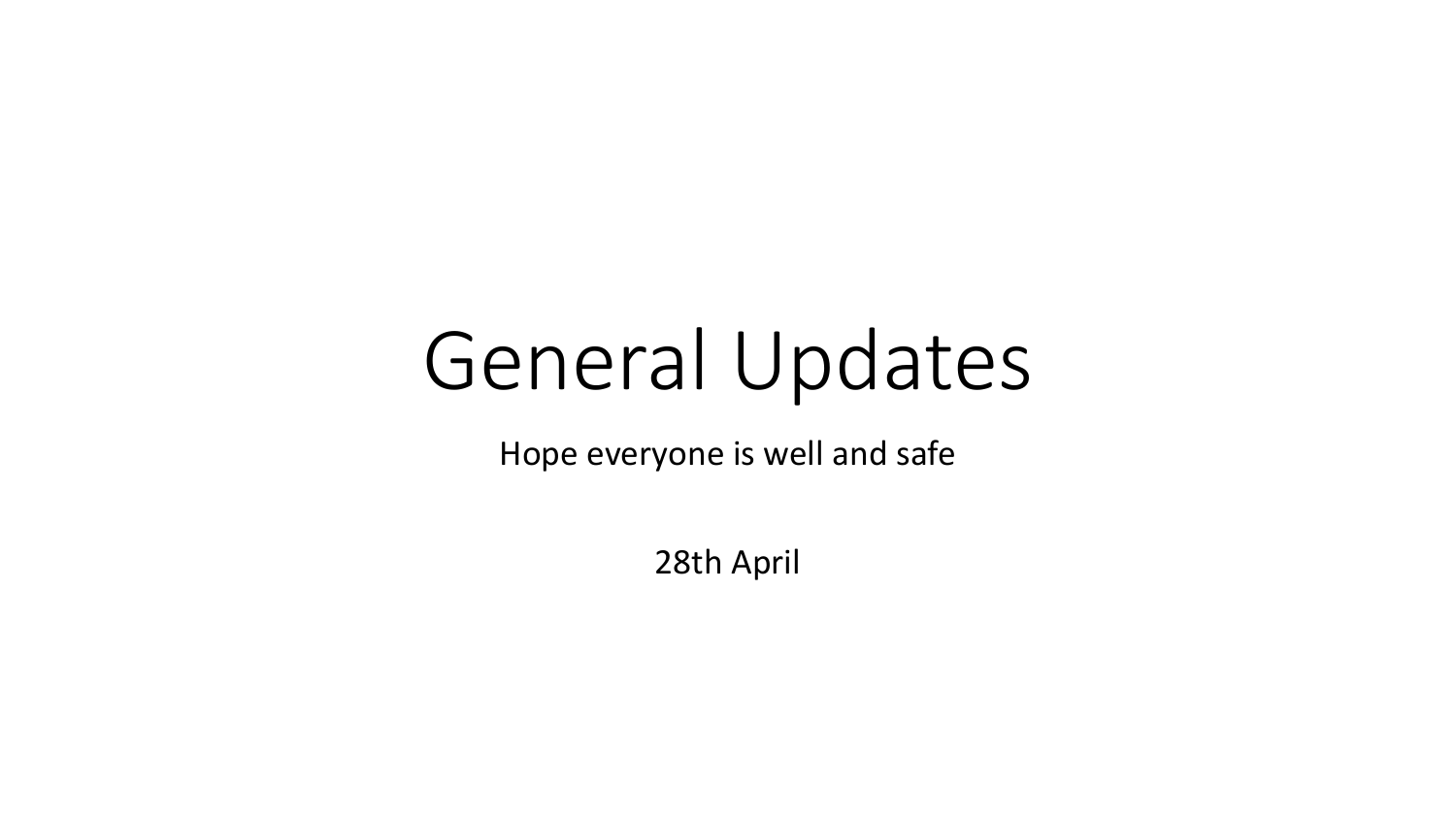### **Content**



- Exam Year Group Updates
- Non-Exam Year Group Updates
- Teaching & Learning Updates
	- Teams and OneNote
	- VSware
	- Video links
- End of year Assessment
- Assemblies Information Nights
	- TY
	- 5th Year Subject Options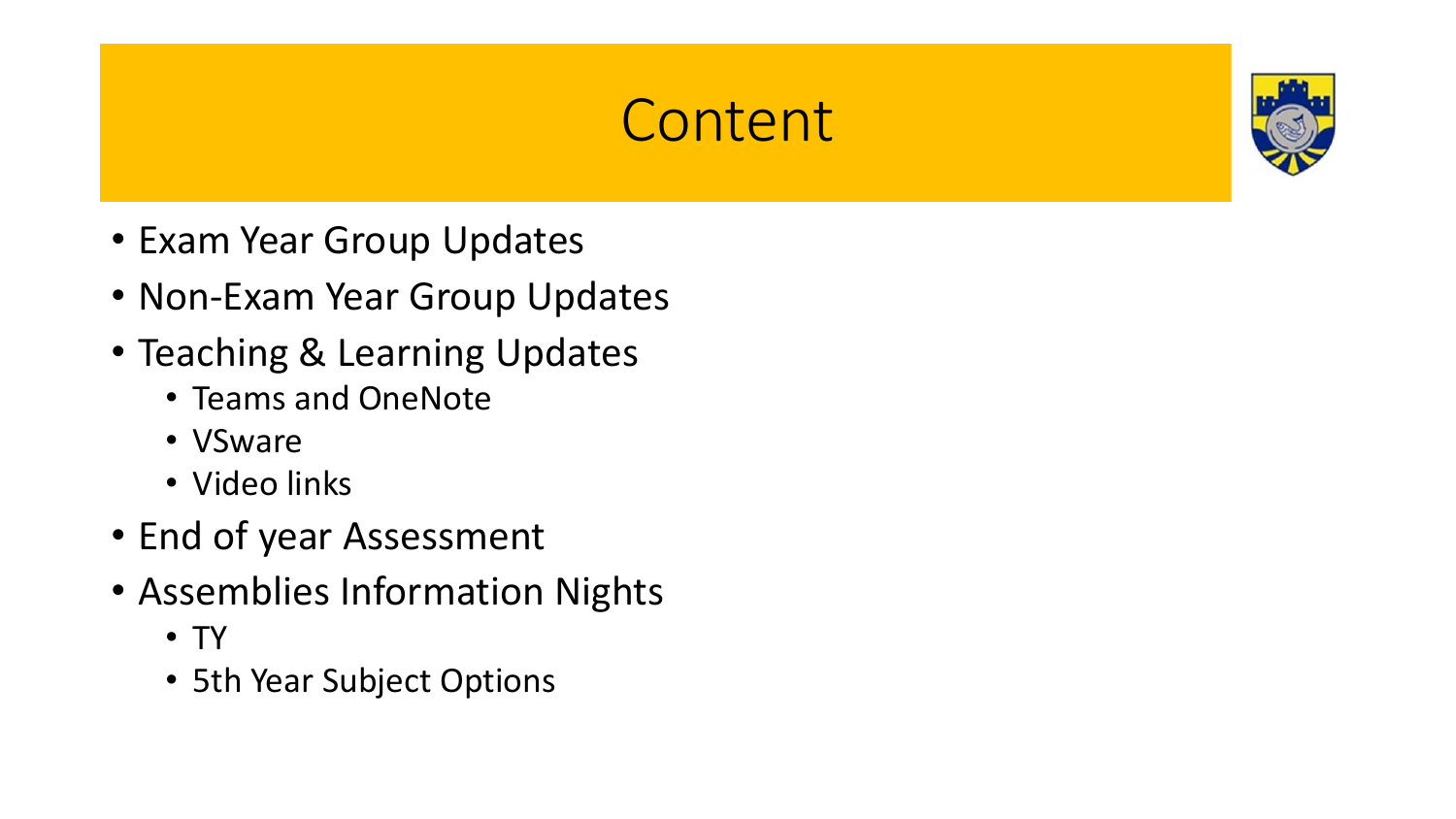### Exam Years



- 6th Years
	- Exams to start on July 29th
	- Proposal for two weeks teaching to take place in July in advance of exams for 6<sup>th</sup> Years
	- No updates on projects that need to be completed to date
	- All 6th Years can do now is stay focused and work as best they can
	- Again I have no doubt that when it comes to final assessment all 6<sup>th</sup> Years will be treated very fairly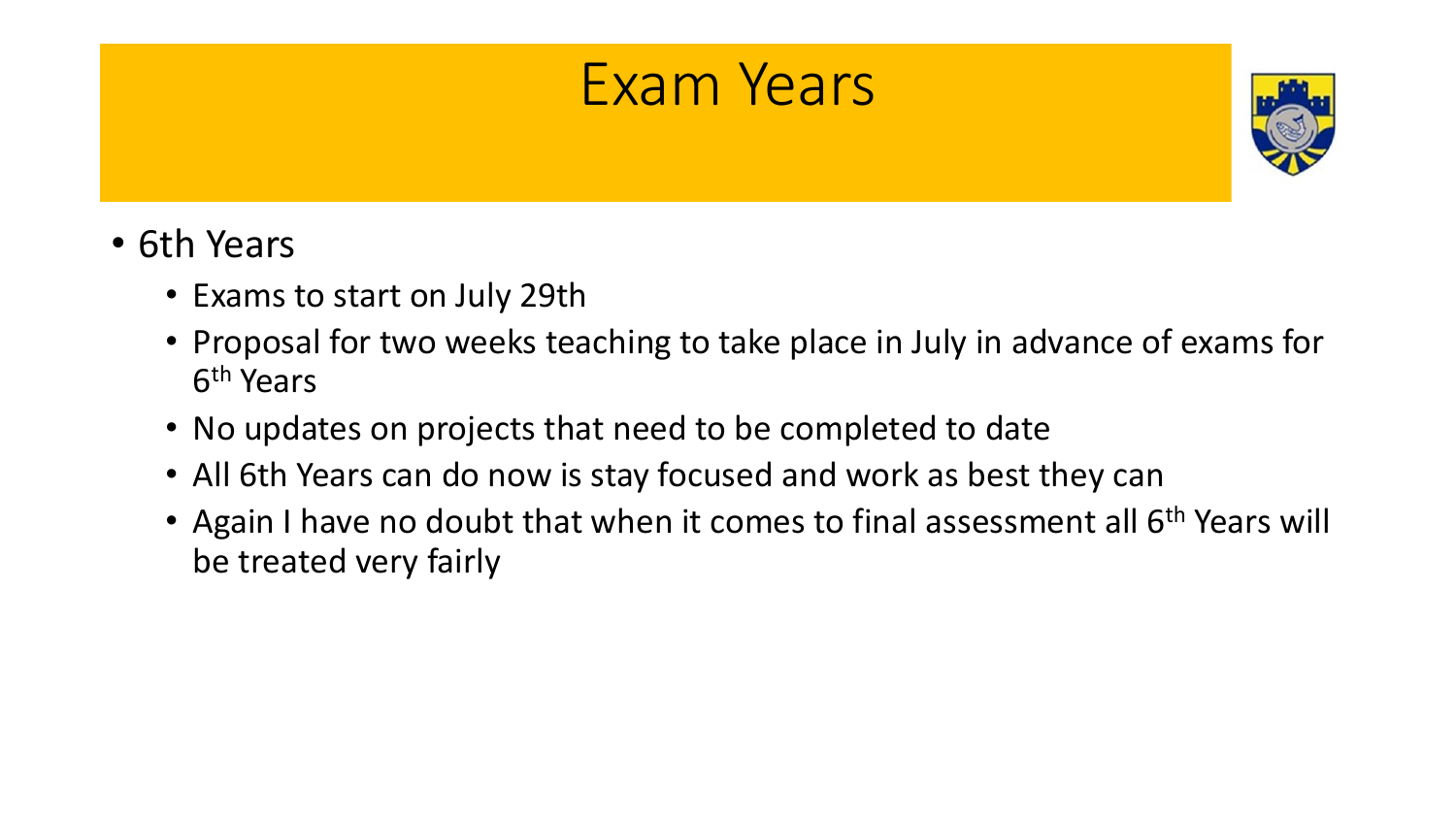### Exam Years



- 3rd Year
	- No state Exams to take place this year
	- Exam fees have been waivered
	- School will hold our own Assessments
	- Senior Cycle Options to be decided on in the next 10 days
	- Online assembly for 3<sup>rd</sup> years this week and all parents/guardians invited to attend using apps available to students
	- Dept. To make further announcement's in the coming days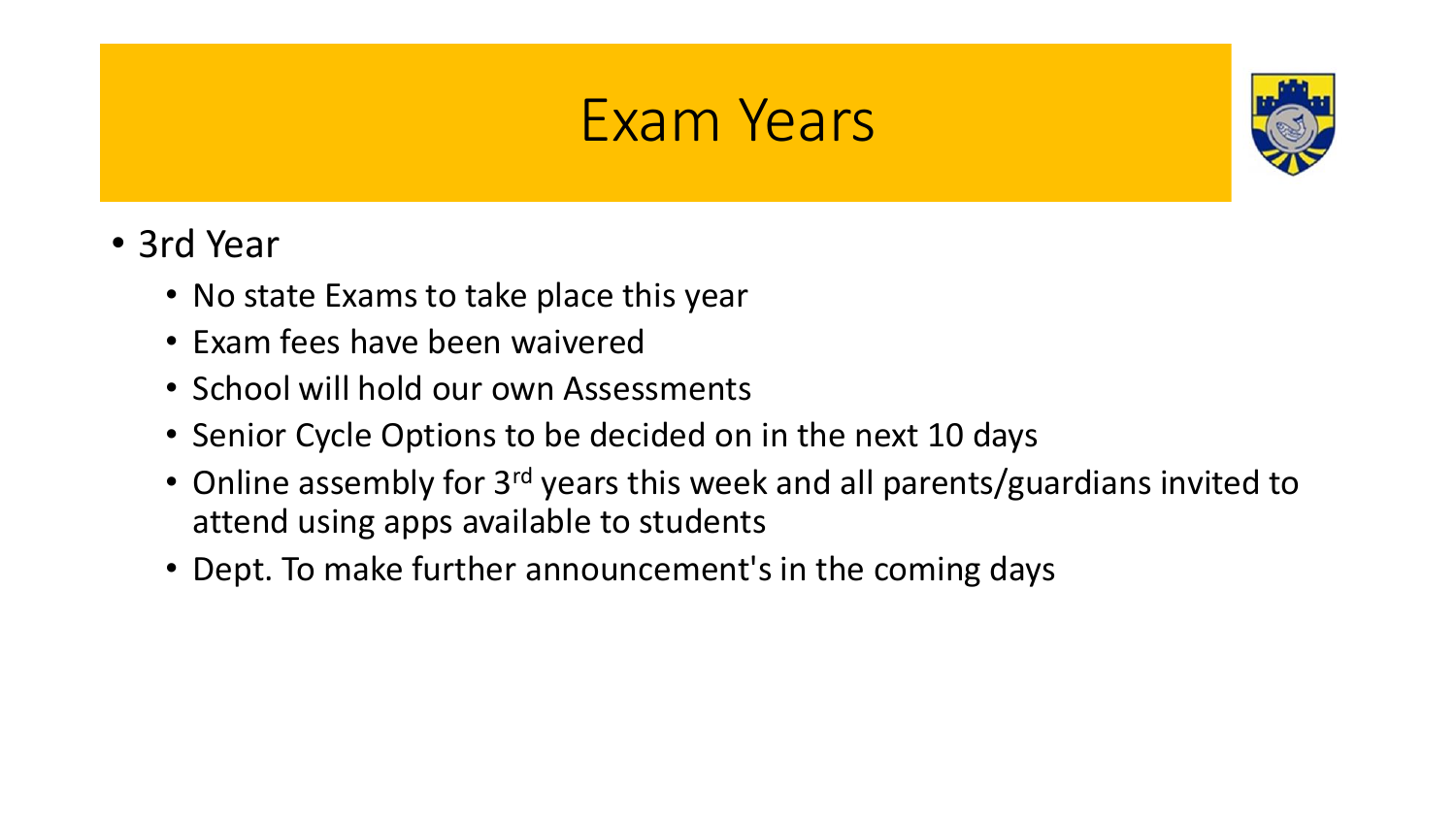### Non-Exam Years



- All year groups will have a timetabled end of year exam in all subjects to be completed online from home
- Please keep encouraging your son/daughter to stay connected with their teachers online
	- 2nd Years
		- Please keep attending class and linking in with your classmates. You must stay up with work
	- 5th Years need to stay engaged as it is a Leaving Certificate Year
		- Teachers will be not be able to go back over work if you have not engaged as courses will need to be finished next year. Don't fall behind
	- TY class will be assessed as last year
		- Gold Award, Silver Award and Bronze Award
	- QQI
		- Keep linking in and complete project work that needs to be done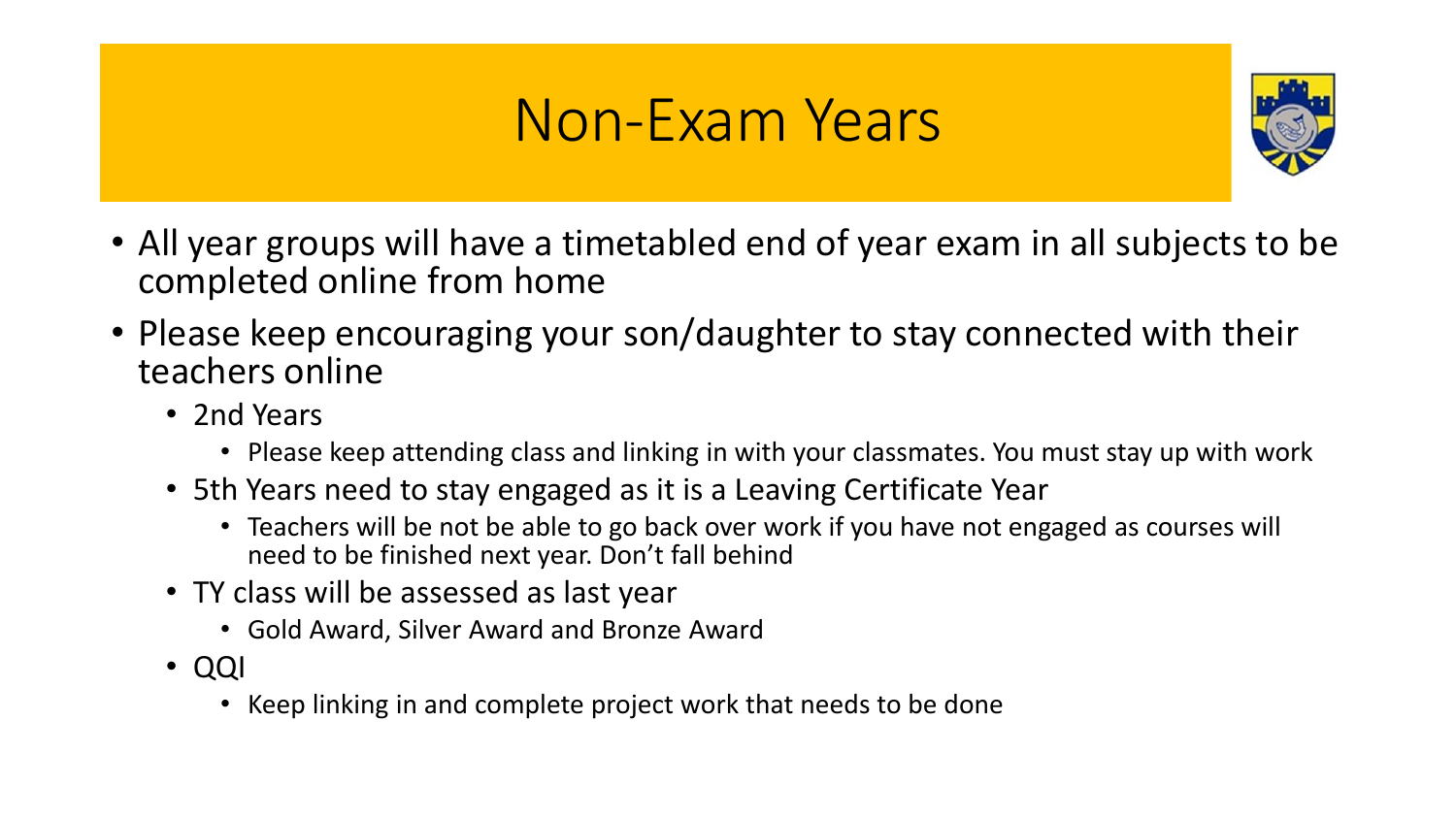## Teaching and Learning



- Medium being used is
	- Teams and OneNote (available on students 365 accounts-apps can be downloaded and used on multiple devices)
	- Online classes now happening and appearing on students' calendar in teams (please ensure time and date are set to GMT)
- Online classes as per school timetable where feasible
- Please ask your son/daughter to show you their teams account in 365 and their use to date of Microsoft Teams and OneNote
	- Other useful Microsoft apps include One Drive and Outlook
- VSware still active and teachers logging students who are and who are not engaging with online learning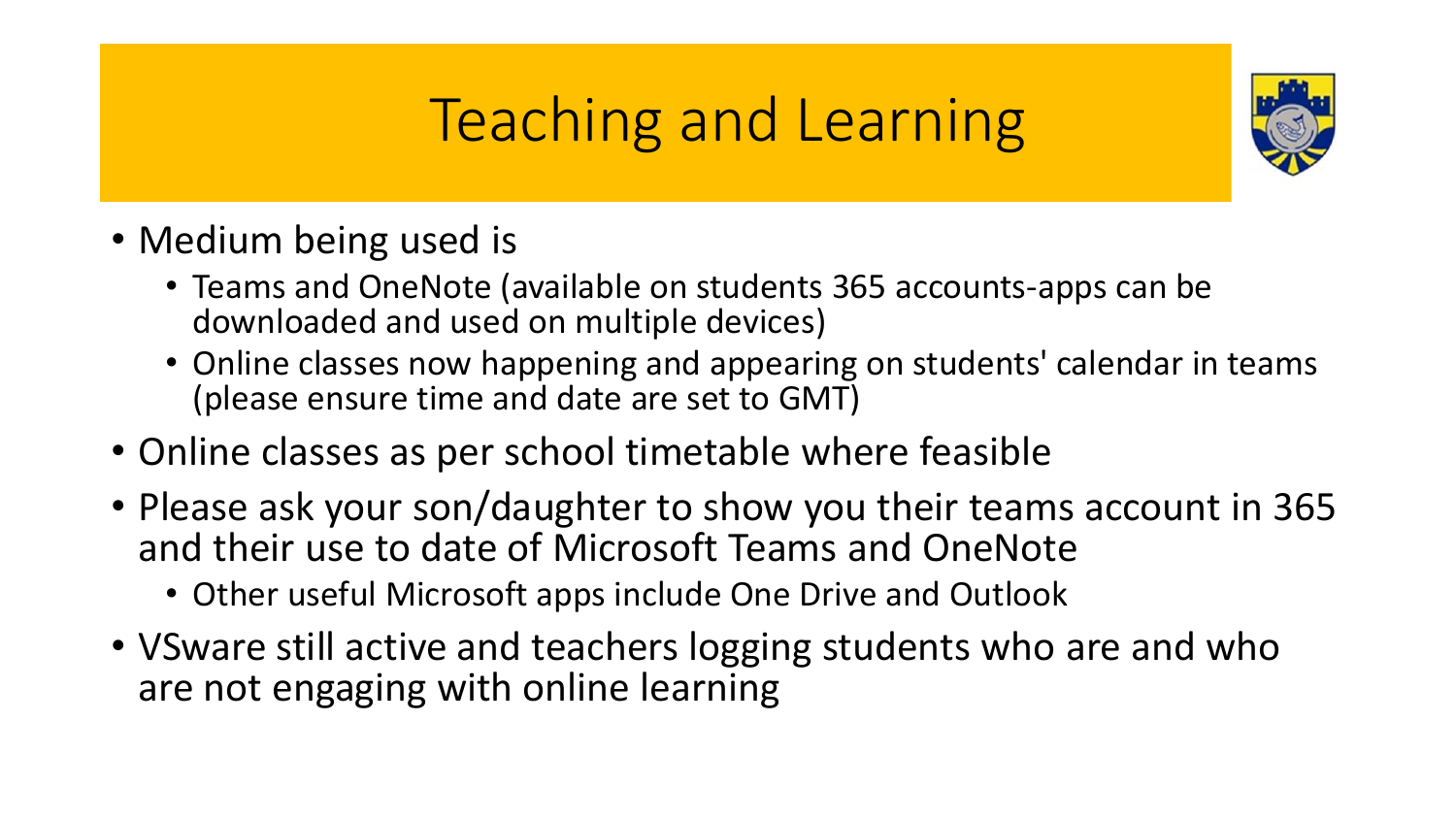# Useful Online videos re 'How to?'



### **Introduction**

[https://youtu.be/pQ-TyO\\_0hjE](https://youtu.be/pQ-TyO_0hjE)

**Microsoft Teams Post**

<https://youtu.be/7CPru7LoKcw>

**Microsoft Files Section**

<https://youtu.be/Hjpp5p1ODEM>

**Microsoft Assignment Feature**

<https://youtu.be/jn4KYCGEFBo>

**Class Notebook**

<https://youtu.be/lYc2kTl6jtk>

**Updated Notebook**

[https://www.youtube.com/watch?v=l\\_AM53gCDh0](https://www.youtube.com/watch?v=l_AM53gCDh0)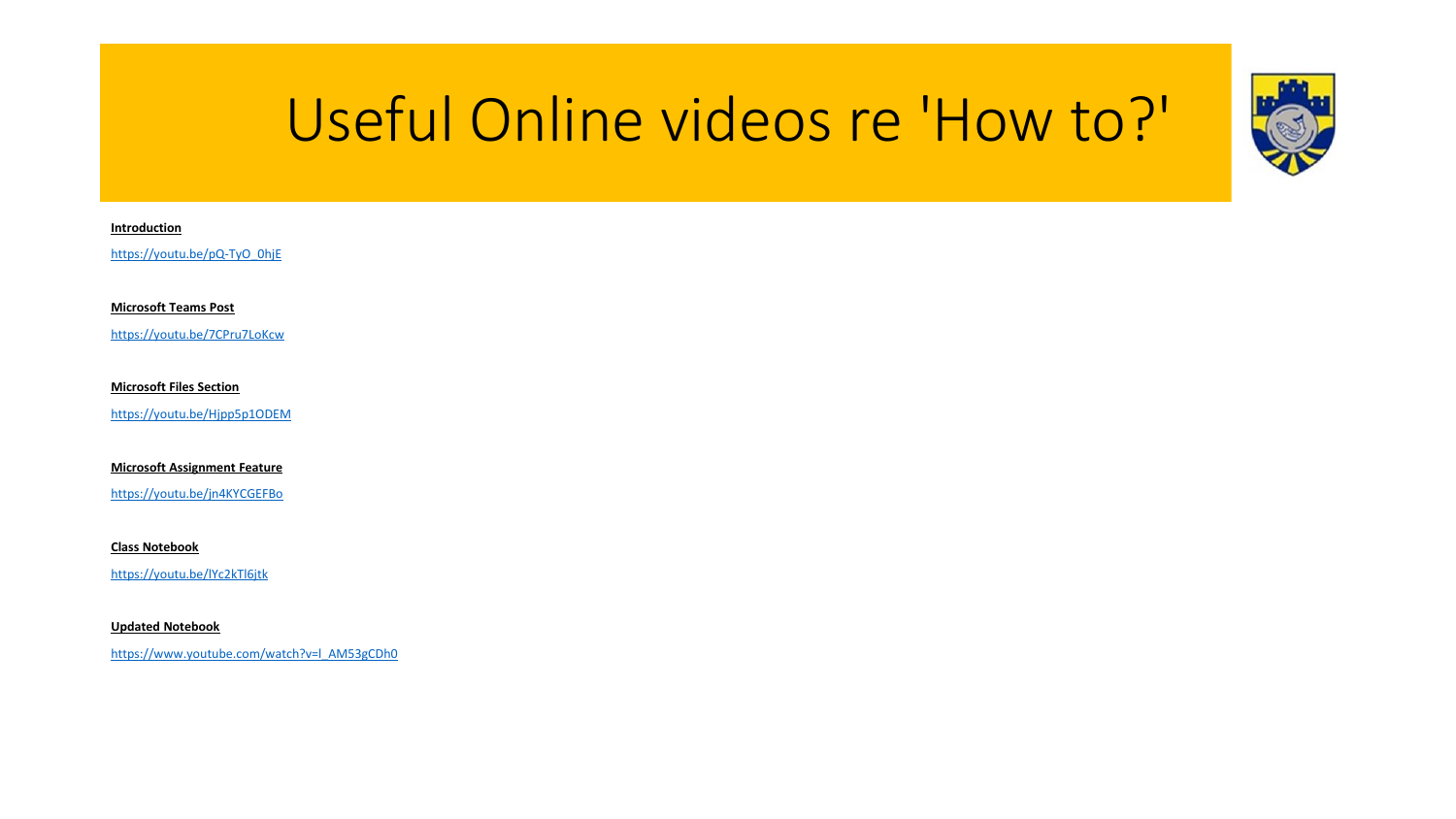### Communicating with Teachers



- Teachers will arrange online classes through Microsoft Teams and submit work through assignments/posts in Teams
- Homework or work assigned should then be returned to teachers through OneNote only (all students have a class notebook in one note for each subject they are completing)
- We have asked teachers to stop using "schoolwise" and we are planning on working solely through Teams and Onenote in office 365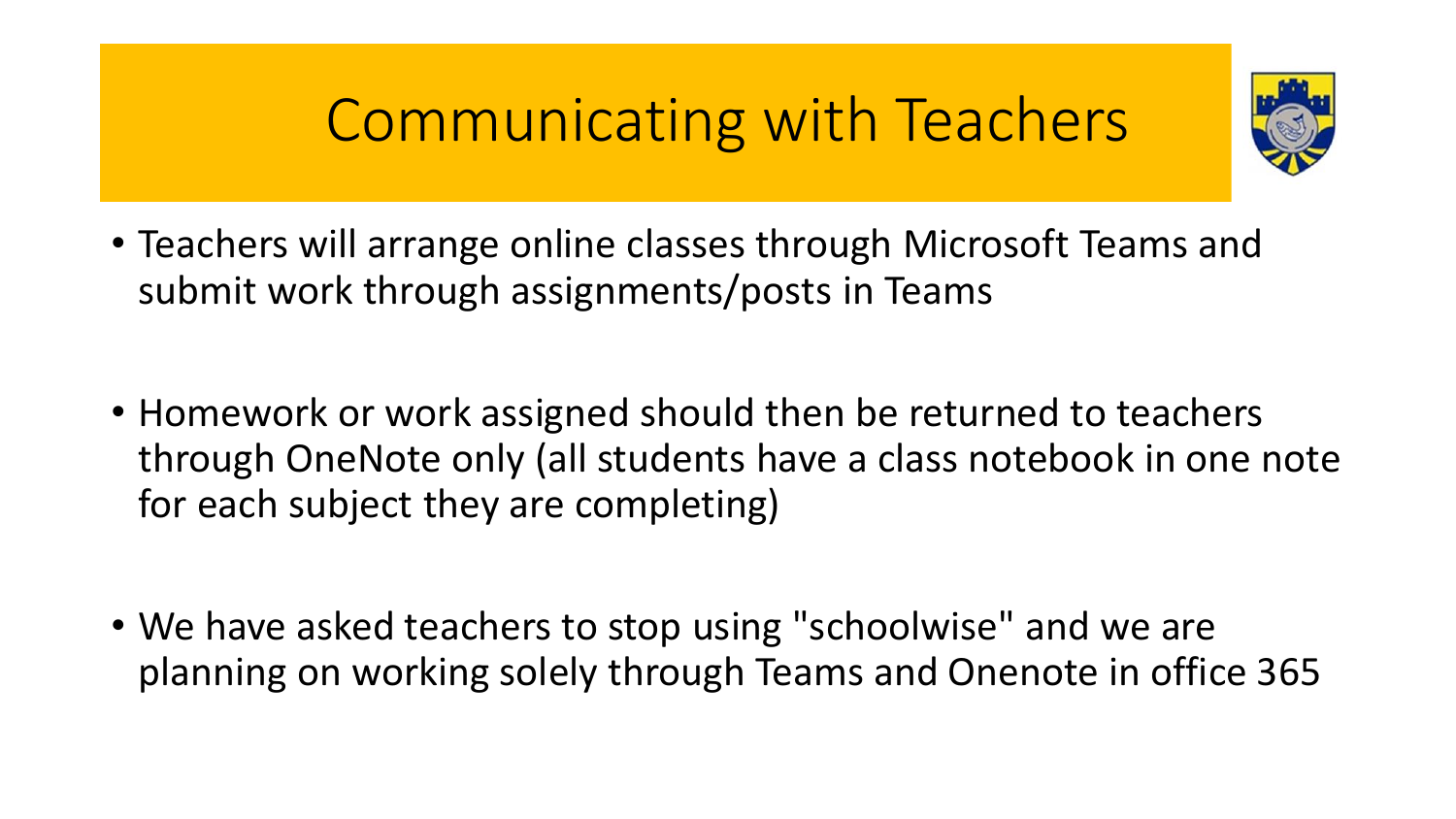### *End of Year Assessments for 1st, 2nd, 3rd and 5th Years 26th, 27th, 28th and 29th of May 2020*



**The following criteria will apply**

**Subject Discretion:**

*This will account for 50% of the total marks*

Combination of continuous assessment of work over course of year; may include agreed class assessments and student's overall contribution throughout the year. Each Dept: to inform each year group.

**End of term online exam: (all subjects to be timetabled for virtual house exams)**

*This will account for 30% of the total marks*

Components: combination of or either/or

Multiple Choice Forms exam

Questions issued through Forms and answers submitted back through one note eg. maths exam, art exam,

**Online Engagement: to be awarded as**

**This will account for 20% of the total marks**

20 excellent effort,15 very good efforts,10 good efforts'5 partial efforts,0 no engagement for various reasons, eg non-engagement

**An exam timetable will issue closer to the date**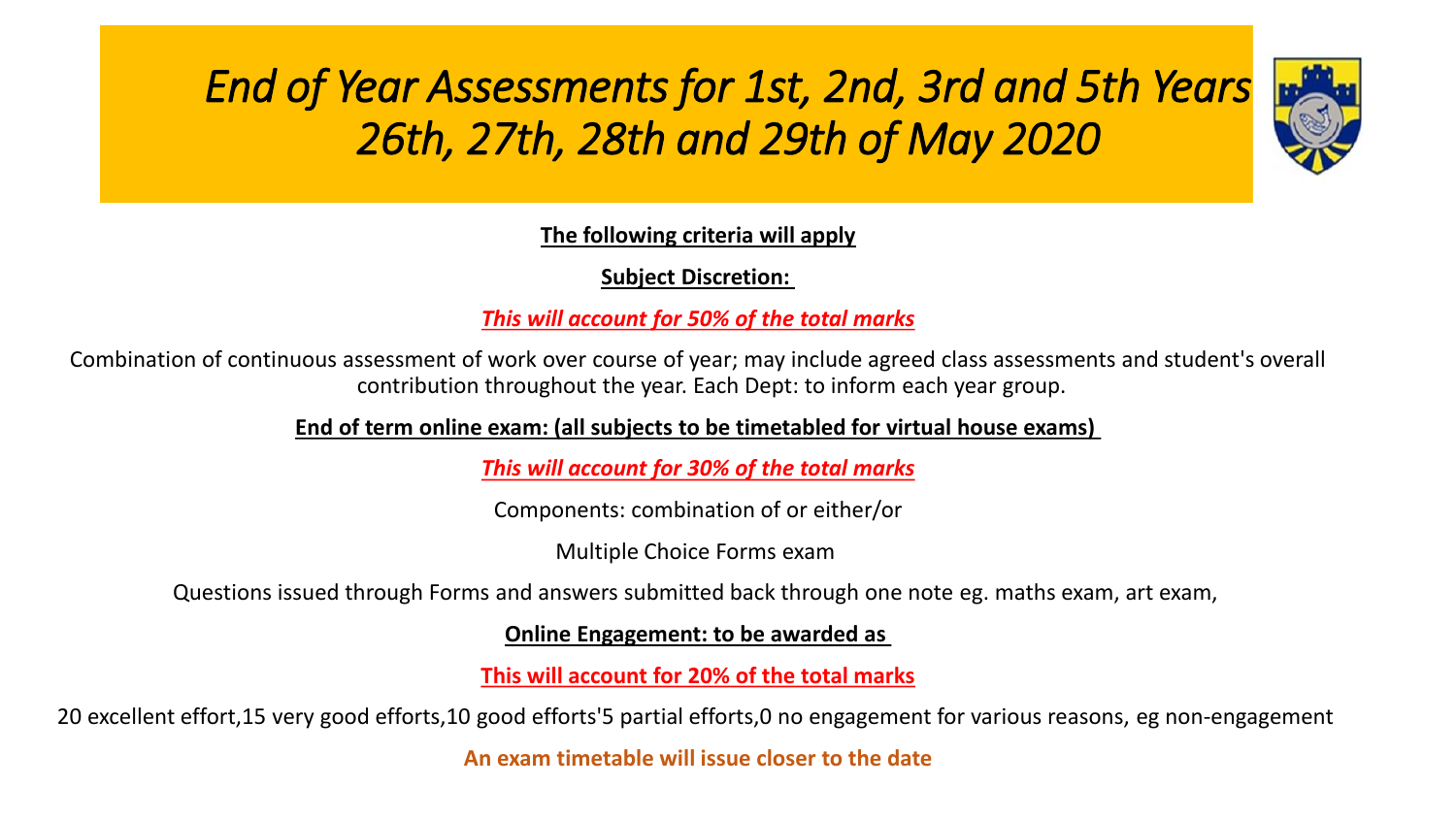# Online Assemblies & Open Information Evenings



- Notifications for Year Group Assemblies will issue via email and Teams Post Space over the next 5 school days
- Parents/Guardians will be notified of these via text message and links to school website
- Career Guidance Team Putting together presentation for subject choices for 5<sup>th</sup> Year and Senior Options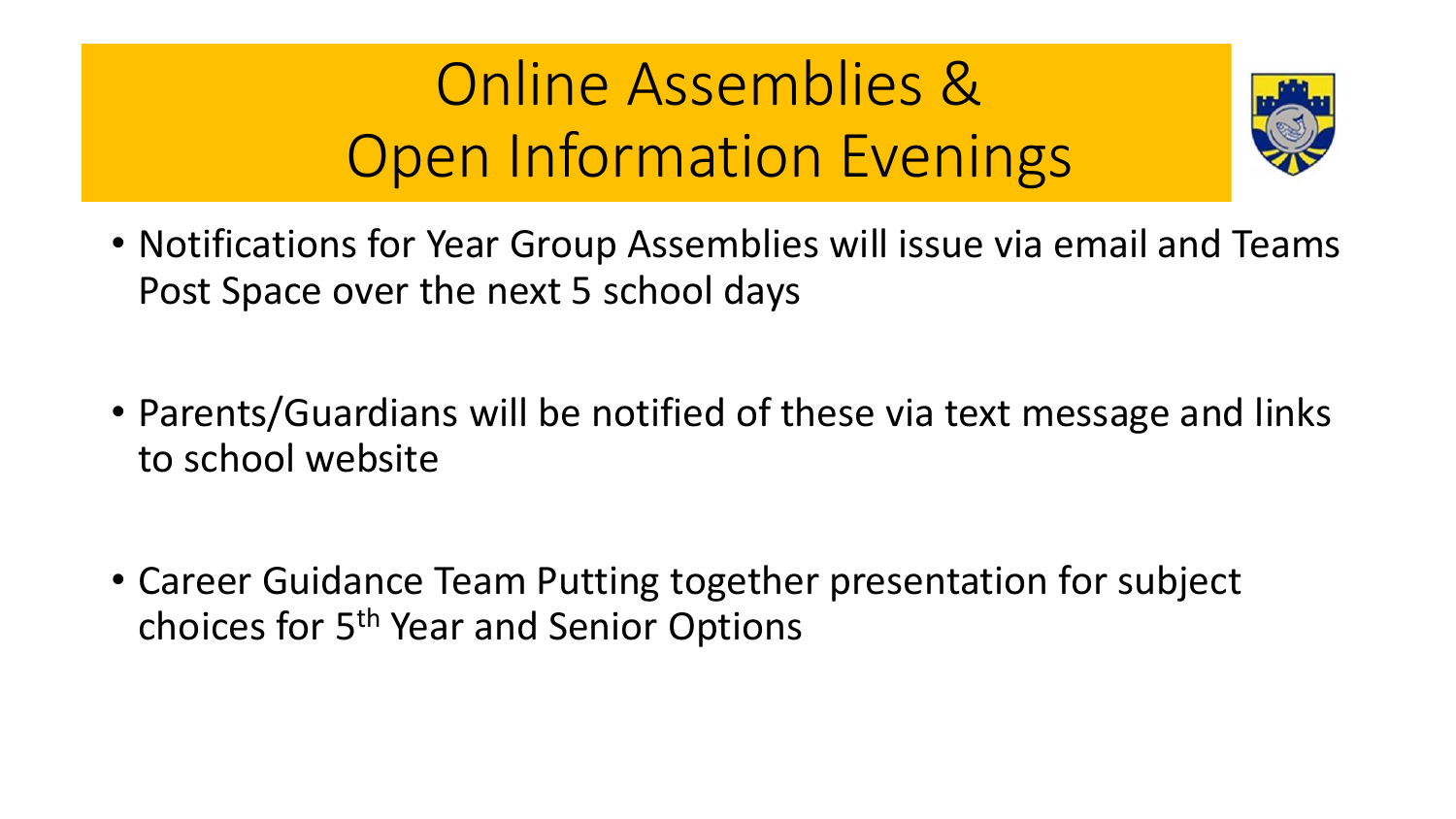# TY 2020



- The number of places allocated to Transition Year is capped at 96.
- Candidates may be refused a place in TY if:
	- Application Form not received by due date
	- Poor discipline record in 3rd year
	- 140 days attendance in school in 3rd year not reached, and no medical/other reason received by school for absenteeism
	- Preparation for and performance at interview